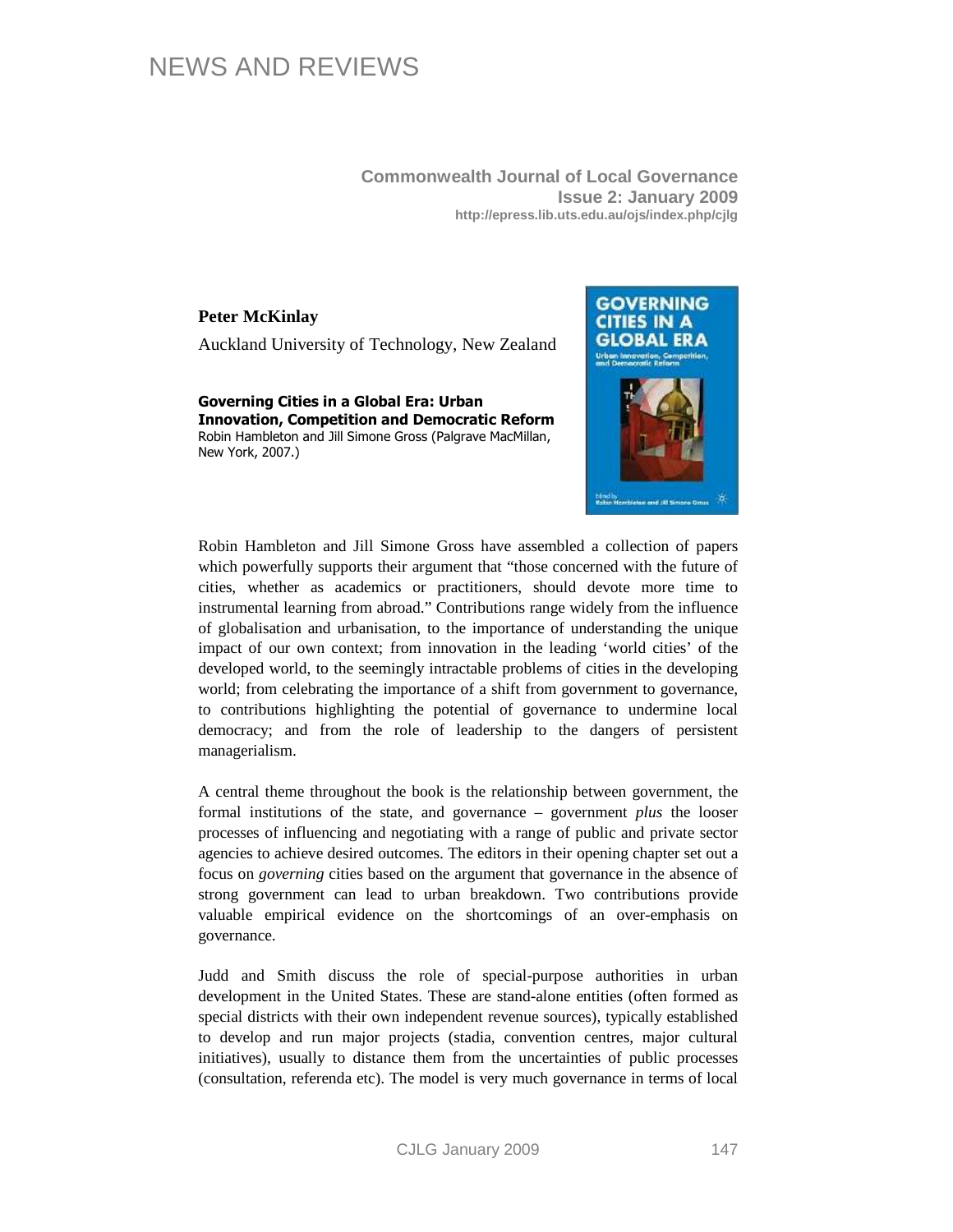government working with a range of public and private sector parties to establish and fund these entities. Judd and Smith argue that the public has been the loser by being distanced from local democratic accountability, citing research that: "historically, advocates for these major projects have invariably over-estimated use and revenues and under-estimated costs. The reasons are not hard to find. Working in a closed world of supporters of their projects, participants and the consultants who advise them share an interest in moving forward."

Davies considers partnership building in the UK within the framework of local governance. Drawing on his own and others' research he argues that "community participation is being subverted to managerial and technocratic ends." Evaluation of New Deal for Communities funding concluded: "the original assumption that partnerships should be given a strong degree of local flexibility and freedom has been steadily eroded." Essentially, the key condition for genuine partnership working, that partners respect each other's views and seek to achieve consensus, was not present. Government and managerial objectives overrode community interests.

From this reviewer's perspective the major interest of this work lies in its contributions to understanding different arrangements for metropolitan governance, including how they have evolved, and the effect of local context (historical, social, political, economic, geographic). Röber and Schröter, comparing institutional reform in Berlin, London and Paris, draw valuable attention to the importance of historical context, whilst at the same time highlighting a common theme of the search for a means of managing strategic decision-making at the level of the metropolitan region. It is not just London which has seen the importance of separating responsibility for regional strategic issues from service delivery.

Tsukamoto and Vogel review a range of literature on the role of the state in the rise of world cities, much of which argues that globalisation leads to decentralisation because of the need for localities to be internationally competitive: "nation states should promote devolution if they seek to enhance the competitiveness of their cities." Their own research, focused on twenty world cities, leads to the conclusion that "globalisation is almost as likely to lead to greater political centralisation as (to) decentralisation", with a major factor being intervention by central governments to promote development.

For this reviewer, the discussion of the role of the state would have benefited from considering the research on the hostility which many central governments have shown to the emergence of a strong metropolitan level (OECD 2004, Davoudi 2006). This has been an important factor in developments (or the lack of them) in metropolitan governance in, for example, Canada and Australia, where metropolitan regions such as Toronto and Sydney labour under dysfunctional governance arrangements.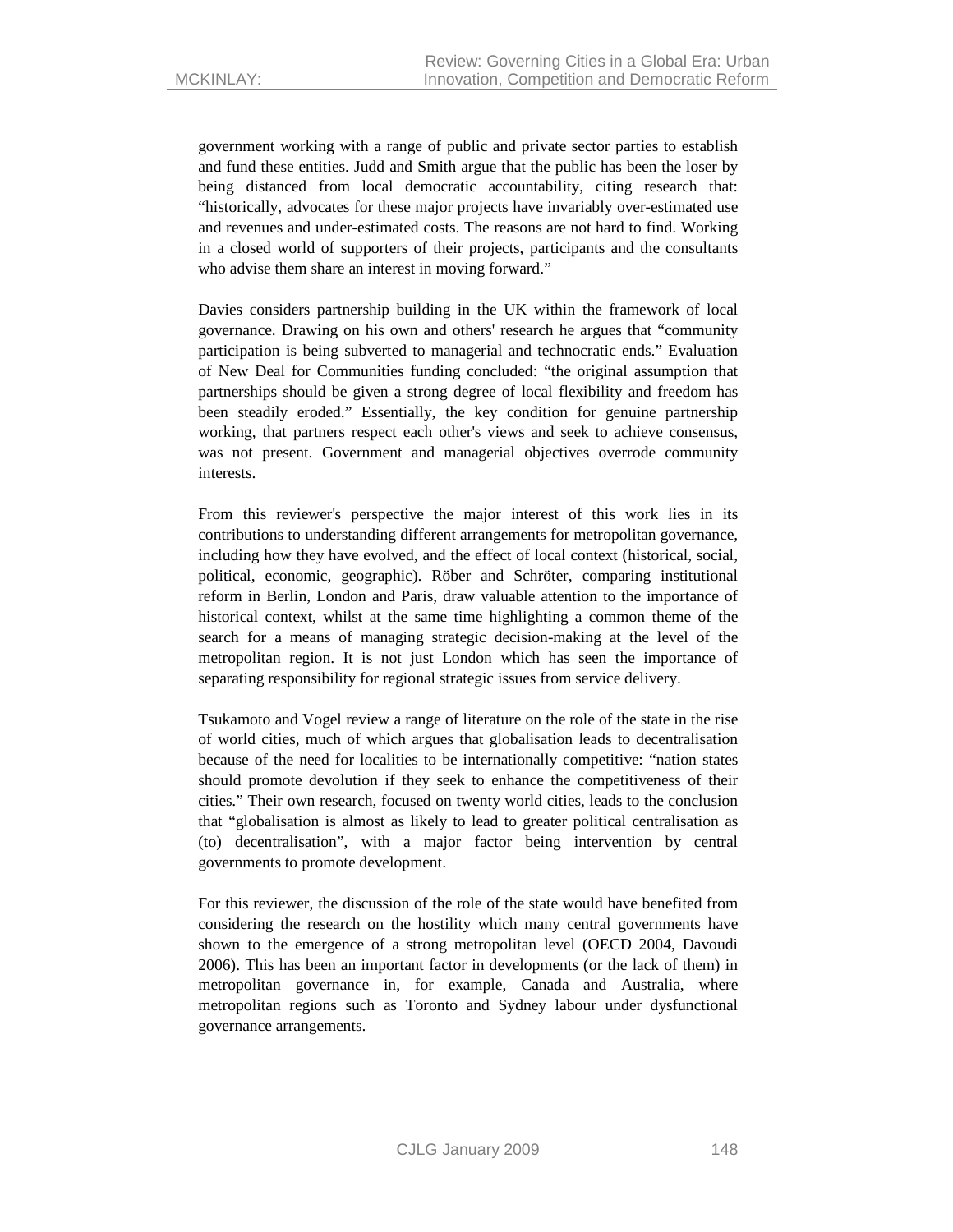Kübler and Randolph's account of metropolitan governance in Australia through the Sydney experience is a timely reminder of the very high costs of failure to deal adequately with the challenge of metropolitan governance, as well as an illustration of the potential for local governments in a fragmented system to develop coping mechanisms. In this respect, Kübler and Randolph describe the emergence of strong collaboration amongst eleven councils in Western Sydney, driven by the failure of the state government to deal with a major infrastructure deficit. There is an interesting if somewhat loose parallel with Zhang's account of evolving urban governance in Shanghai, where building owner associations (commercial) and property owner associations (residential) have come to play an important role in urban governance, effectively filling a gap, driven by the incentive to protect their significant investments. At least where the inherent capability is present, it does seem that local governance will out.

Other contributors provide valuable insights into the role of leadership within local government, including John Nalbandian who considers the response of professionals to the conflicting forces of administrative modernisation and civic engagement, balancing new public management driven demands with the imperatives of local democracy. Nalbandian makes the very valuable point that the growing professionalism of local government management in recent years has further widened the capability gap between management and elected members, a phenomenon which is an increasingly significant issue in a number of jurisdictions.

In their concluding chapter, Hambleton and Gross end by revisiting two scenarios developed in their opening chapter for the future of cities – a balkanised world of fortified enclaves and widening social divisions, or a revitalisation of local democracy with cities re-establishing themselves as centres of culture and civilised living. Part way through this chapter they set out what this reviewer regards as the essential prerequisite for the optimistic scenario:

… it seems clear that higher-level governments have a responsibility to ensure that effective governance arrangements and resources are in place. In too many countries national governments are failing to rise to this challenge…. local leadership and an enlivened local democracy are crucial for urban success, but these local energies need to be orchestrated and supported by higher levels of government (state and federal in federal systems, national in unitary systems). This means ensuring that the powers, funding, and the configuration of local democratic institutions are suited to modern challenges rather than to a bygone era.

Hambleton and Gross have provided a very valuable resource for anyone concerned with the future of metropolitan and city governance. That said there are two things that they might like to consider. The first is the possibility of producing a layman's version capable of being easily assimilated by the typical elected member. The second is whether the global credit crunch, and the potential retreat from reliance on markets which have set so much of the context for urban development in recent years, might not justify a second edition revisiting some of the judgements about the forces driving the development of our cities.